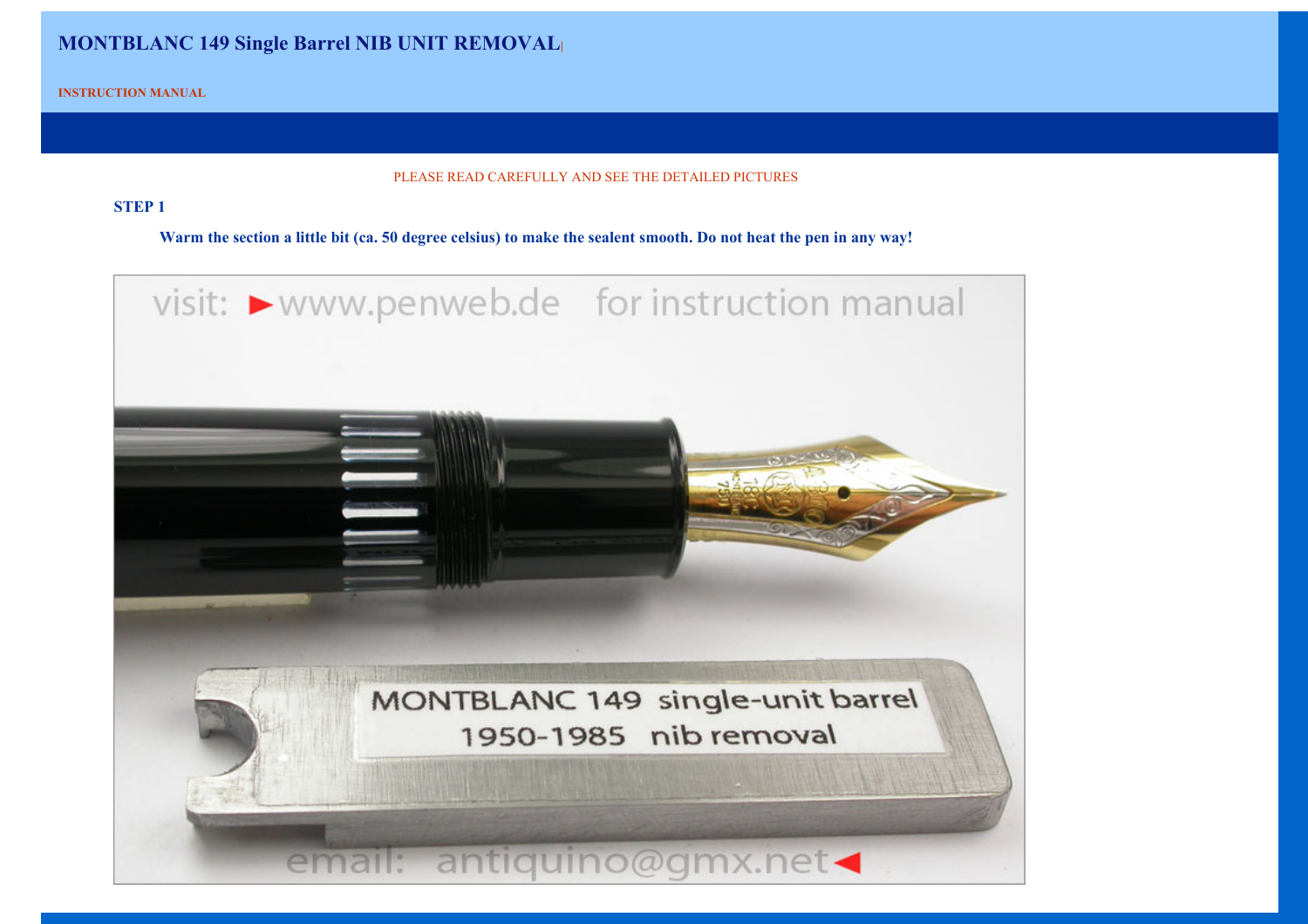**You can see the nib carrier and the two notches (slots) inside the nib unit. The slots must be exactly in 12 and 6 o`clock position below and above the nib. This is the original position. If the slots are not in the right position you cannot go further without damaging the nib as well as the feed!**



#### **STEP 2**

**Insert the removal correctly in the notches. Press the tool down in the slots. At the same time you should have a light contact to the nib. Inside the curvature is a thin protection film to prevent scratches on the nib.**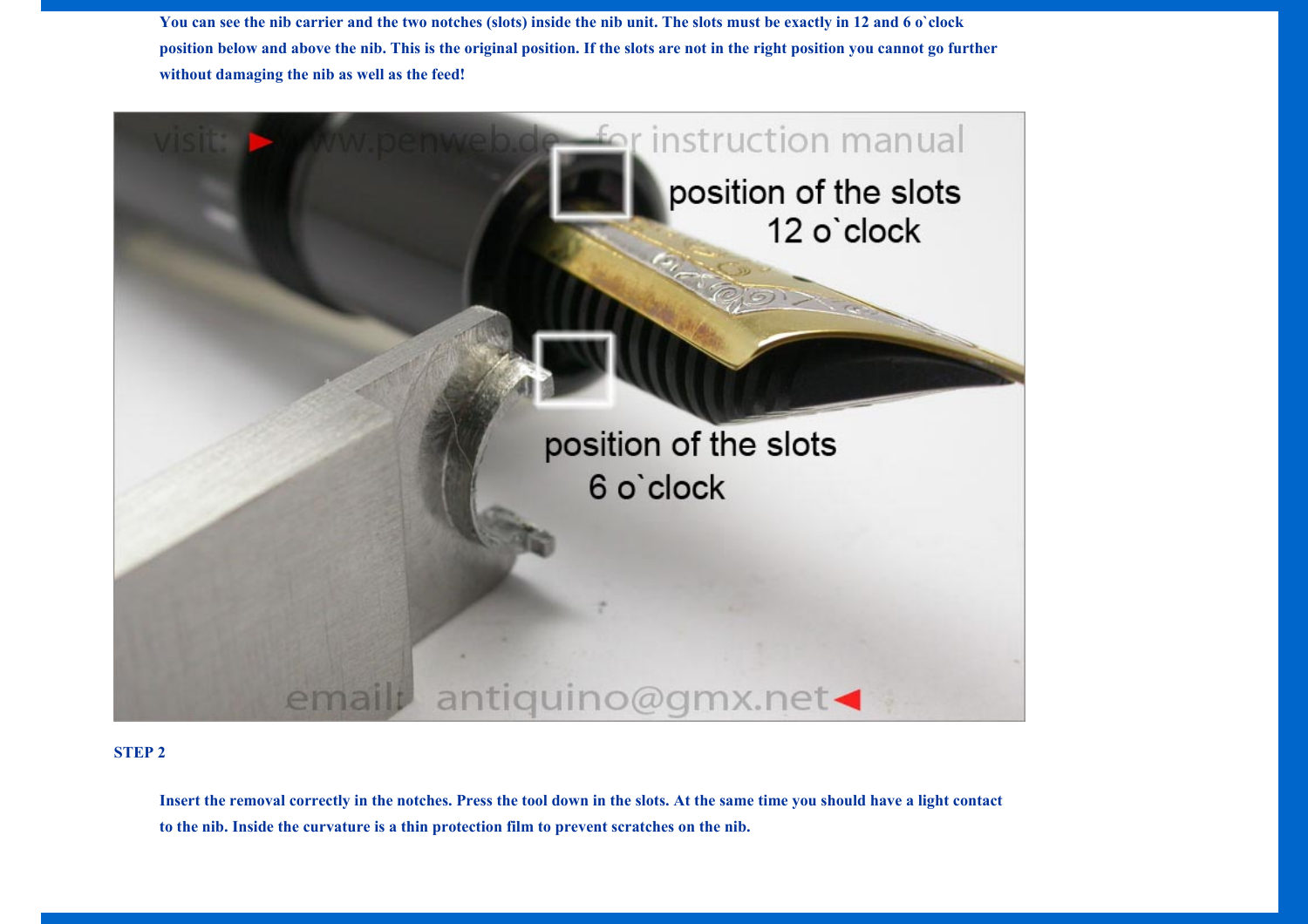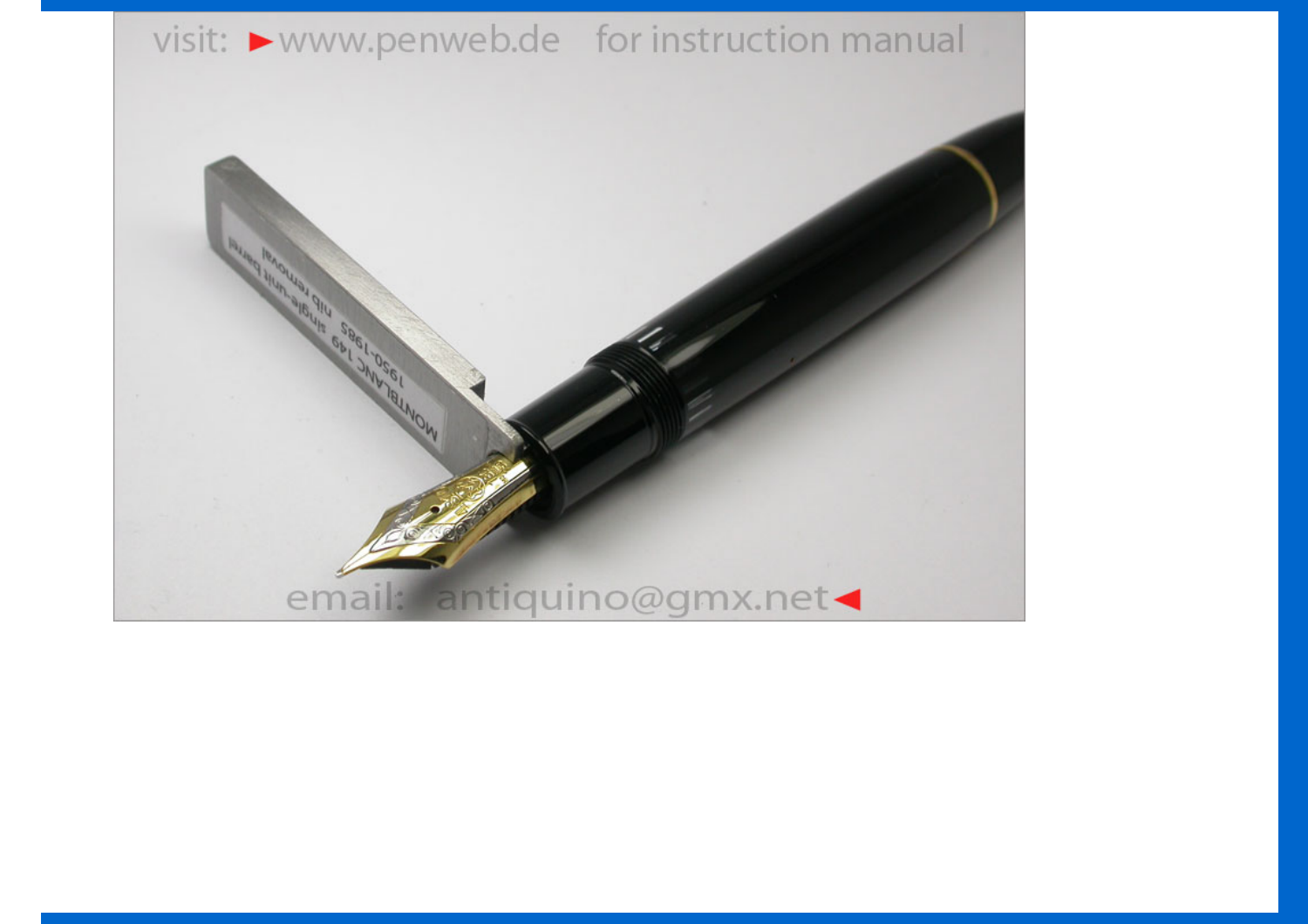

## **STEP 3**

**Turn the tool to the left side (against clockwise) to remove the nib unit properly. The removal sits deep in the slots and tight to the nib until the whole unit is screwed out slowly.**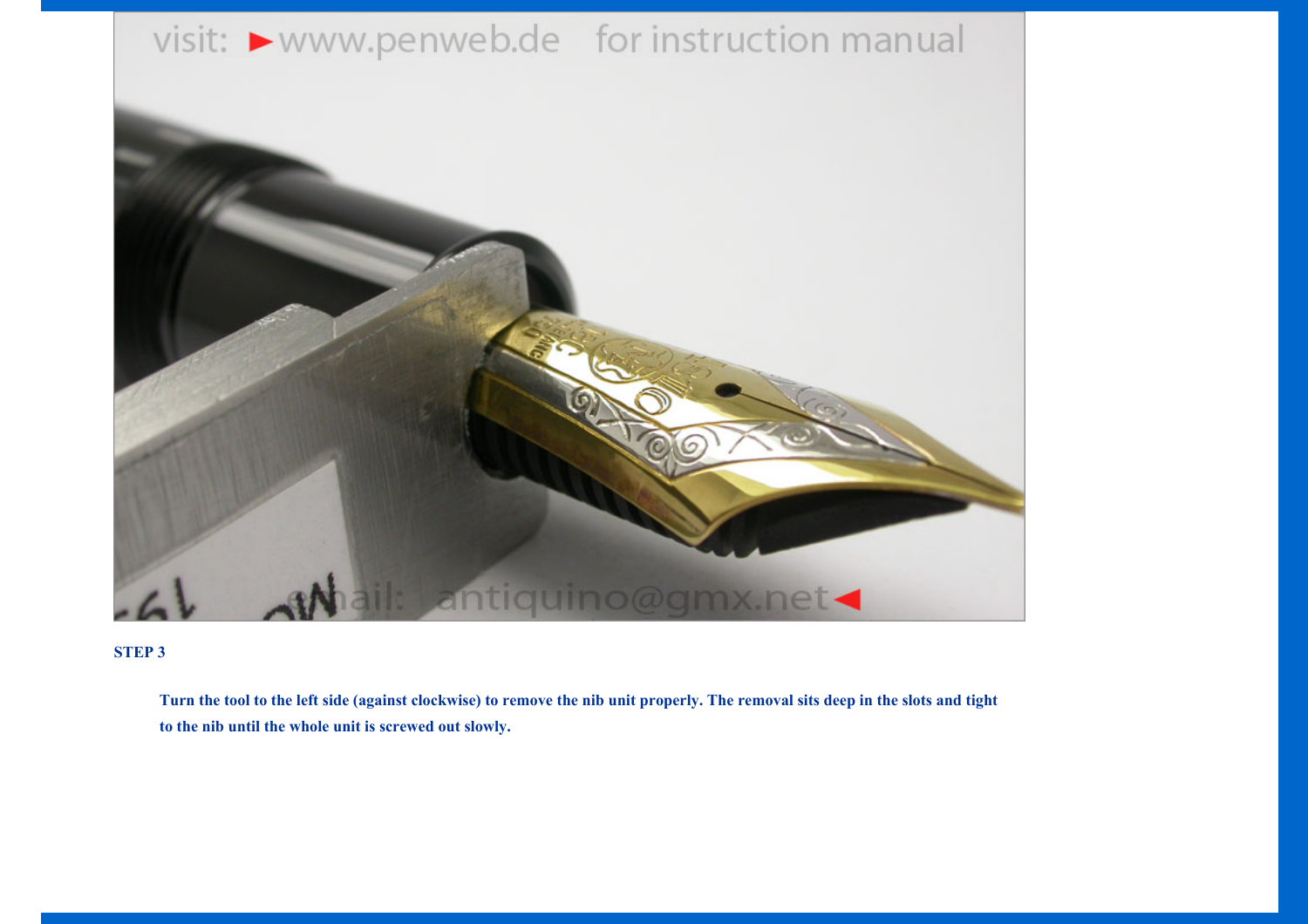

**Al least stabilize the loose nib unit + removal combination with your fingers until the whole unit is screwed out completely.**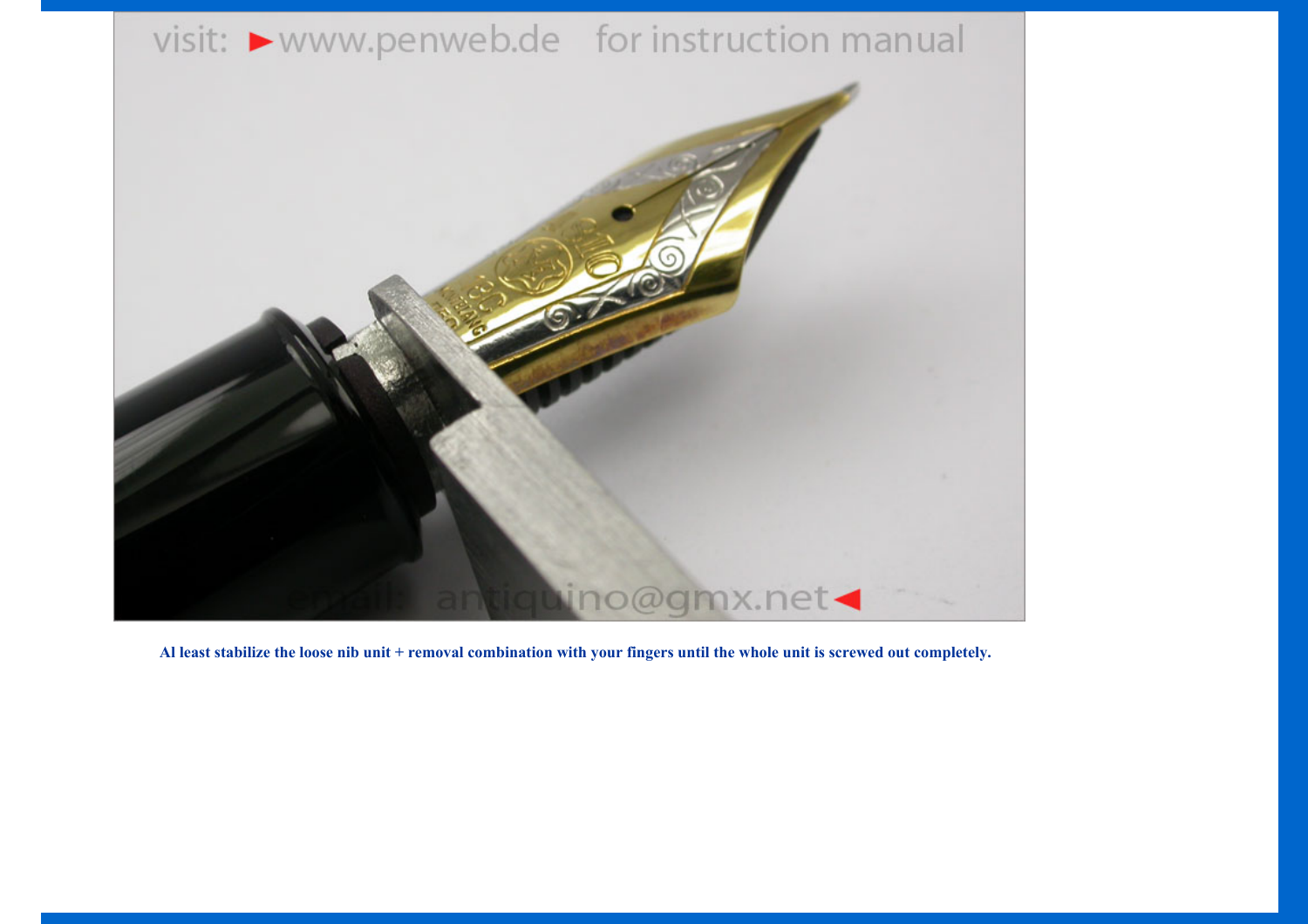

## **STEP 4**

**To screw in the nib unit back into the barrell (after cleaning, flushing or changing) rerun Step 4 to Step 1!**